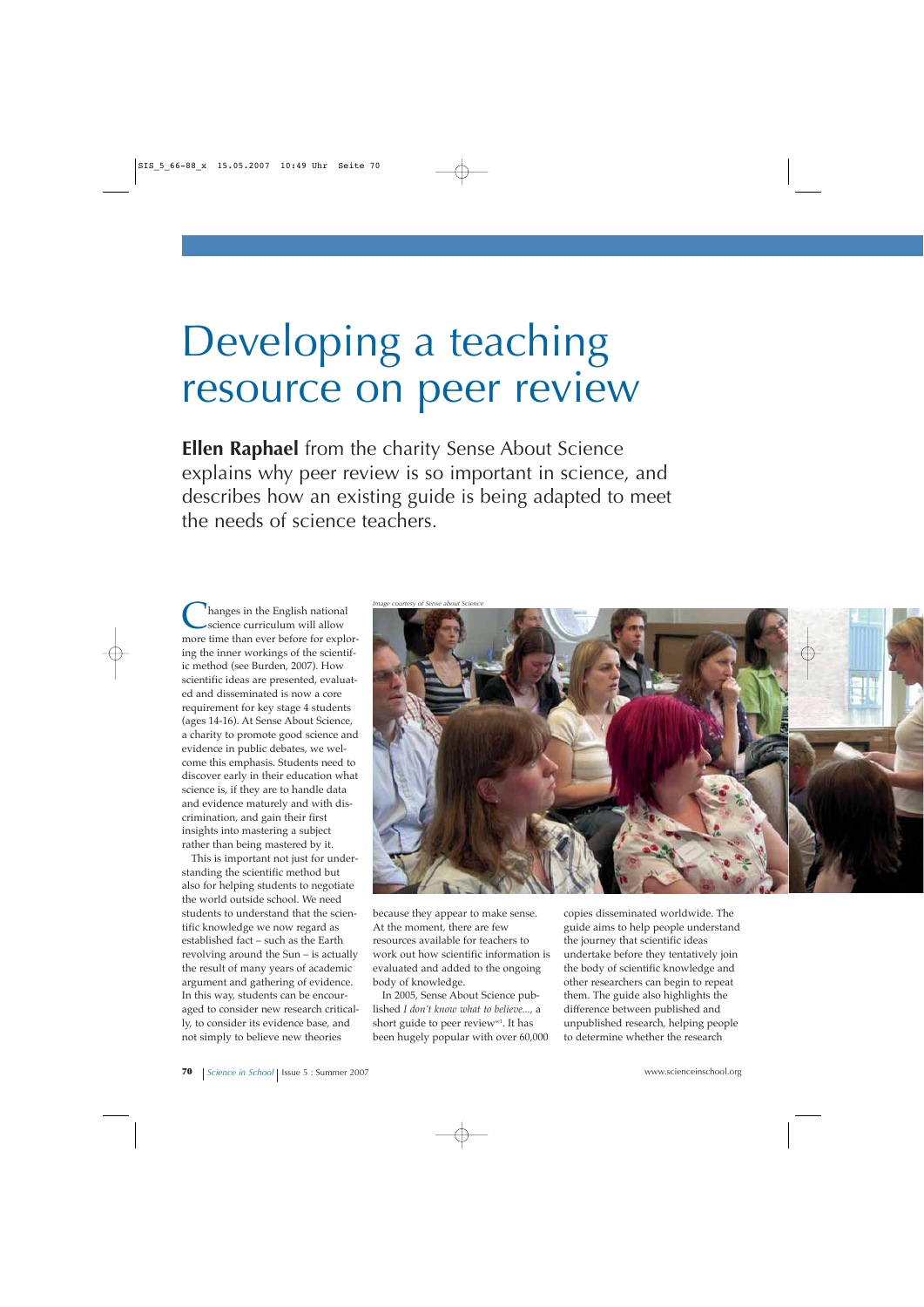



claims they read in newspapers or on the Internet come from scientific journals or from scientists who have chosen not to subject their work to the critical scrutiny of their peers.

The guide was developed through workshops with a range of groups, including secondary-school teachers and their students. It was very helpful to hear the teachers' and students'

perspectives on the guide from the beginning, to find out what information they found useful and what they regarded as superfluous. It also confirmed our belief that very few students know what peer review is, how it relates to science, and how it can help them to evaluate new scientific ideas and research claims. The first time that most students learn about the system is when they study a science subject at university, which means that those who do not continue with science will probably never know the role that peer review plays in the advancement of science. Following the guide's release, we received many requests for its use in the classroom. These requests came from primary- and secondary-school teachers, and others involved in science education. We have always been keen to develop a resource specifically for schools on peer review and the acceptance of new scientific ideas. It was decided, therefore, that rather than providing schools only with *I don't know what to believe...*, we would begin to build a full education resource, with a web resource centre, where teachers and students alike could access further information considered in environmental in environmental in environmental in the methanism of from scientific jour-<br>and the internet come from scientists who have the acceptance of new science of the was decided, therefore, that rathe

## **How to get involved**

Sense About Science is recruiting science teachers to trial the resource. We want to ensure that it hits the mark in the same way as *I don't know what to believe...* has. If you would like to be involved, we will email you the resource with questions to raise with your students. Although the resource is based on the English national curriculum, teachers across Europe are invited to get involved in the trial – peer review is, after all, an international process! The resource will be freely available online when finished. If you are interested in being part of the review team, or in finding out more, contact Ellen Raphael: eraphael@senseaboutscience .org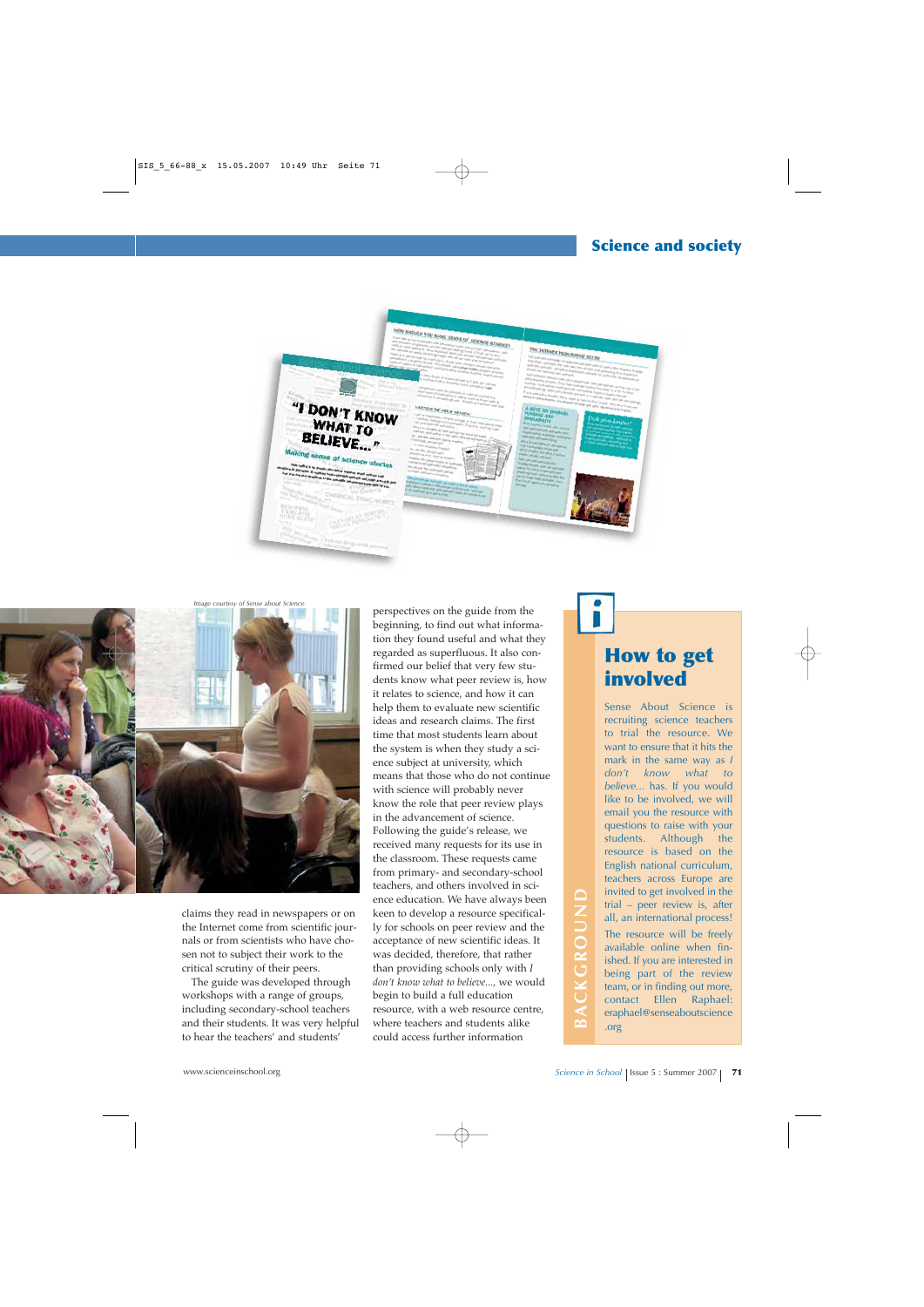about peer review, scientific knowledge and evidence. The resource is now under development with a planned completion date in summer 2007.

In addition to the web resource, we will also produce free printed materials for teachers. The printed

resource will include the nuts and bolts of the peer-review process and 'day in the life' stories from journal editors and scientists. There will be case studies

of media controversies over scientific research, such as the measles-mum ps-rubella (MMR) vaccine and

## **What is peer review?**

- **·** Science has a system for assessing the quality of research before it is published. This system is called peer review.
- **·** Peer review means that other scientific experts in the field (the authors' peers) check research papers for validity, significance and originality – and for clarity.
- **·** Editors of scientific journals draw on a large pool of suitable experts to scrutinise papers before deciding whether to publish them.
- **·** Many of the research claims you read in newspapers and magazines, find on the Internet, or hear on television and the radio are not published in a peer-reviewed journal.
- **·** Some of this research may turn out to be good but much of it is flawed or incomplete. Many reported findings, such as claims about 'wonder cures' and 'new dangers', never amount to anything.

Peer review ensures that a research paper has been checked by other qualified scientists for mistakes and omissions, as well as to clarify what the findings show. It also means that the results are available to the wider scientific community, so that others in the field can try to replicate the findings, or use them, in conjunction with other work or results, to reach further conclusions.

Scientific research that has not been subjected to this form of review is of no help to anyone. Scientists cannot repeat or use it and society cannot base decisions about public safety – or individual health, for example – on work that has a high chance of being flawed. The need to clarify the status of scientific evidence is growing. In the UK, the government increasingly uses public consultations, inquiries and commissions to gather evidence for regulatory purposes and everyone involved needs to be clear about the measures of scientific plausibility.

So, no matter how exciting or compelling new scientific or medical research is, you must always ask, "Is it peer-reviewed? If not, why not?"

If it is peer-reviewed, you can look for more information on what other scientists say about it, the size and approach of the study, and whether it is part of a body of evidence pointing towards the same conclusions.

Edited extract from *I don't know what to believe...*<sup>w1</sup>

genetically modified foods, to look at how scientific evidence is interpreted by different stakeholders. Finally, there will be practical exercises where students will be asked to critically evaluate one another's work. The resource, like the short guide, will not shy away from difficult questions, such as how to deal with fraudulent results or maverick scientists who head straight to the media with their results. Confronting difficult questions will, we hope, lead to stimulating classroom discussions.

There have been many arguments lately that the new science curriculum dumbs down science and can be more appropriately termed the 'sociology of science'. There are also concerns that the curriculum does not require consideration of how science is regulated both internally and externally. We hope that our resource will go some way towards illuminating the regulation of science by scientists through peer review. However, it is worth highlighting what the new curriculum does well. For the first time students are being encouraged to consider what scientific evidence is, where scientific ideas come from, and the impact that they might have on society. The curriculum allows us to look deeper into what makes science science.

Although we must fight to retain the practical aspects of science education and the teaching of a broad scientific knowledge base, discussion about the applications of science and the ethical and societal implications should not be seen as detrimental or as the 'easy' option. Providing future scientists and consumers with a true understanding of the scientific method, its theory and practice, and how ideas and evidence are generated, should produce individuals who are well able to hold their own and stand up for science, particularly in controversial areas where it is not easy to see the path ahead. From increasingly use public consultantion, inquires and one of scientific and consumission to the clear about the measures of scientific scientists and consumers with a true solution of the scientific or medical transfers